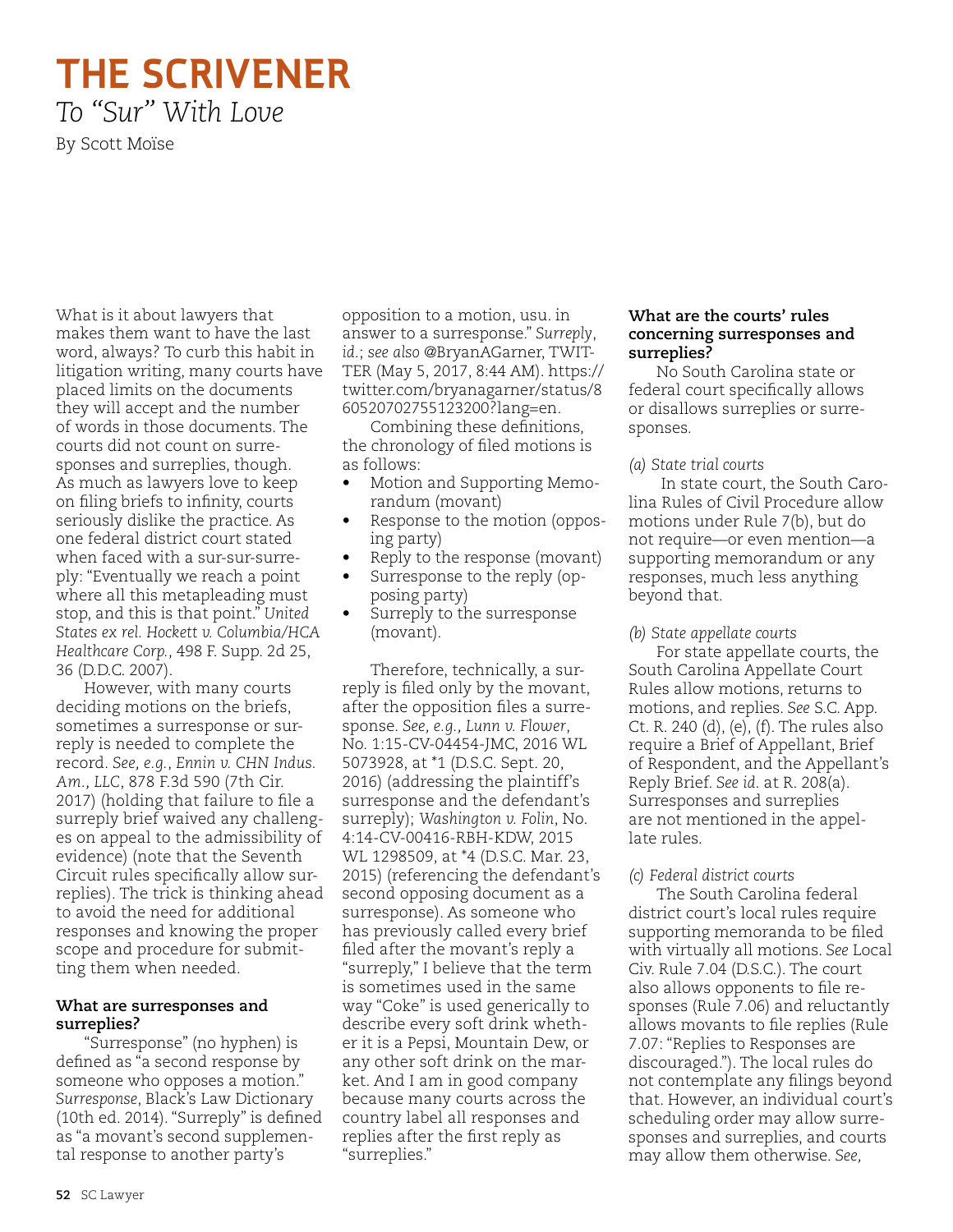*e.g.*, *Palmer v. Santanna,* No. 2:16-cv-03350-PMD-MGB, 2018 WL 3120648, at \*1 (D.S.C. Jan. 30, 2018); *Mitchell v. Conseco Life Ins. Co*., No. CA 8:12- 548-TMC, 2013 WL 2407129, at \*3 (D.S.C. June 3, 2013); *see also F.D.I.C. v. Cashion*, 720 F.3d 169, 175–76 (4th Cir. 2013) (stating that the court's briefing schedule had not allowed surreplies).

*(d) Fourth Circuit Court of Appeals*

The Federal Rules of Appellate Procedure require the appellant's brief, the appellee's brief, and an appellant's reply brief. *See* Fed. R. App. P. 27(d).

For motions, a party need not file a response unless the court asks for one (Fourth Circuit Local R.  $27(d)(1)$ ). The court will not wait for a reply, so if a movant intends to file a reply, she must immediately notify the clerk in writing and request that the court not act on the motion (*id.* at Fourth Cir. Local R.  $27(d)(2)$ ). However, no party may file a separate brief supporting or responding to a motion. *See* Fed. R. App. P.  $27(a)(C)(i)$ .

#### **If South Carolina courts do not specifically allow or disallow surresponses and surreplies, may a litigant file one anyway?**

Because the rules do not specifically allow any responses past a response and reply, parties should first ask the court for permission to file any supplemental documents. *See, e.g.*, *Perez v. S.C. Dep't of Labor, Licensing & Regulation*, No. CV 3:17-3187-JFA, 2018 WL 2455093, at \*4 (D.S.C. June 1, 2018) ("[I]f a party asks the court for permission, the court may allow a party to file an additional response or "sur-reply."); *Mitchell v. Conseco Life Ins. Co*., No. CA 8:12-548-TMC, 2013 WL 2407129, at \*3 (D.S.C. June 3, 2013) ("With the court's permission, Conseco also filed a sur-reply opposing the motion to certify class.").

Courts, however, may strike any supplemental filings beyond those allowed under the rules. This is especially true when parties do not ask for permission before filing. *See Z.G. ex rel. C.G. v. Pamlico Cty. Pub. Sch. Bd. of Educ.*, No. 17-1290, 2018 WL 3428696, at \*1 (4th Cir.

July 16, 2018) (upholding a district court's decision to strike a surreply that was filed without leave of court); *Stanfield v. Charleston Cty. Ct.*, No. 2:15-CV-0756-PMD-MGB, 2015 WL 4929186, at \*4 n.2 (D.S.C. Aug. 18, 2015) (holding that surreply was not properly before the court since it was filed without leave of court); *Sierra v. LaManna*, No. C/A 0:08-3222-CMC-PJG, 2009 WL 1884492, at \*3 (D.S.C. June 30, 2009) (refusing to accept a surreply filed without the court's permission). *Cf. Cunningham v. Anderson Cty.*, 402 S.C. 434, 447 n.17, 741 S.E.2d 545, 552 n.17 (Ct. App. 2013) (mentioning, in dicta, that the court had not allowed a "surreply Brief of Amicus").

Courts have discretion whether to accept surresponses or surreplies, and appellate courts will overturn a trial court's decision only upon a finding of an abuse of discretion. *See Cashion*, 720 F.3d at 176 (finding no abuse of discretion for striking a surreply because surreplies were generally not permitted under the local rules of the Western District of